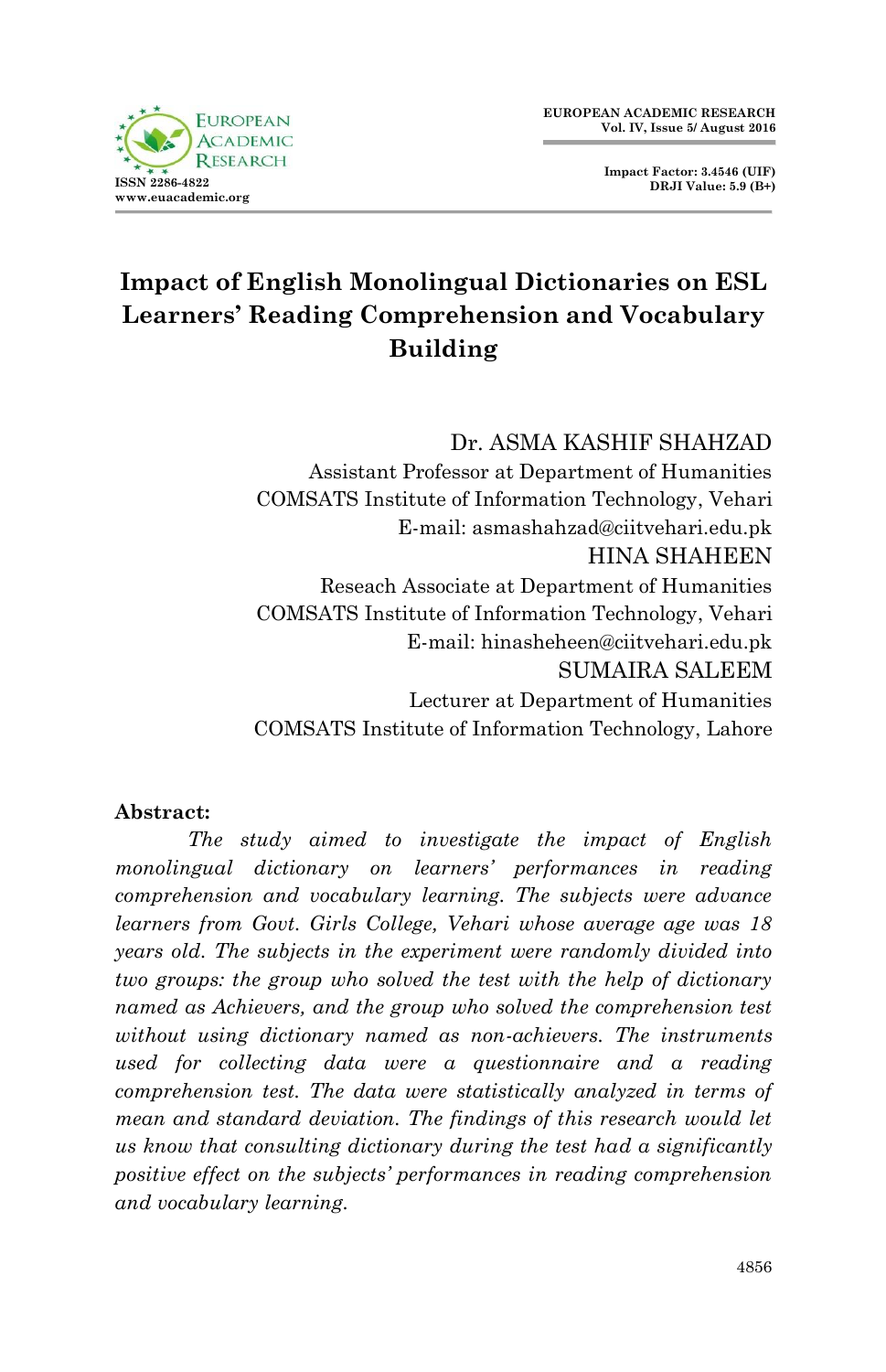**Key words:** Monolingual dictionaries, reading comprehension, vocabulary building, achievers, non-achievers.

## **INTRODUCTION**

Dictionary use is viewed as a key technique for reading comprehension and vocabulary advancement. It is an ordinary scene that the second language learner bears a dictionary while learning a second language. Hypothetically, contentions flourish as to the usefulness and adequacy of dictionary use as a second language learning method; most importantly, the impacts on reading comprehension arouse overwhelming verbal confrontations. In light of test discoveries, questions will be thrown on the origin that counseling word references would unfavorably influence reading comprehension and in this way this technique is constantly recommended if all else fails. Before exploring the relationship between dictionary use and vocabulary improvement, an aptitude between dictionary use for reading understanding and for vocabulary adapting needs to be made.

Dictionary use for reading comprehension is for the most part not a sanction for language learners to seek after at present reading (Bensoussan, 1984). By and by, it will be contended that this methodology obliges an apprehension on the off chance that we examine the exploration writing with respect to reading comprehension (Knight, 1994), (Fraser, 1998). Diverse conclusion will be drawn to the premise of these discoveries. Then again, the part of dictionary use in vocabulary improvement will be all the more empowering for second realizing in that the look-up conduct should make a deeper flaw in the learner's memory and accordingly respected to be helpful for vocabulary learning. Then again, it is significant to make clear a couple of misconceptions (Fraser, 1998).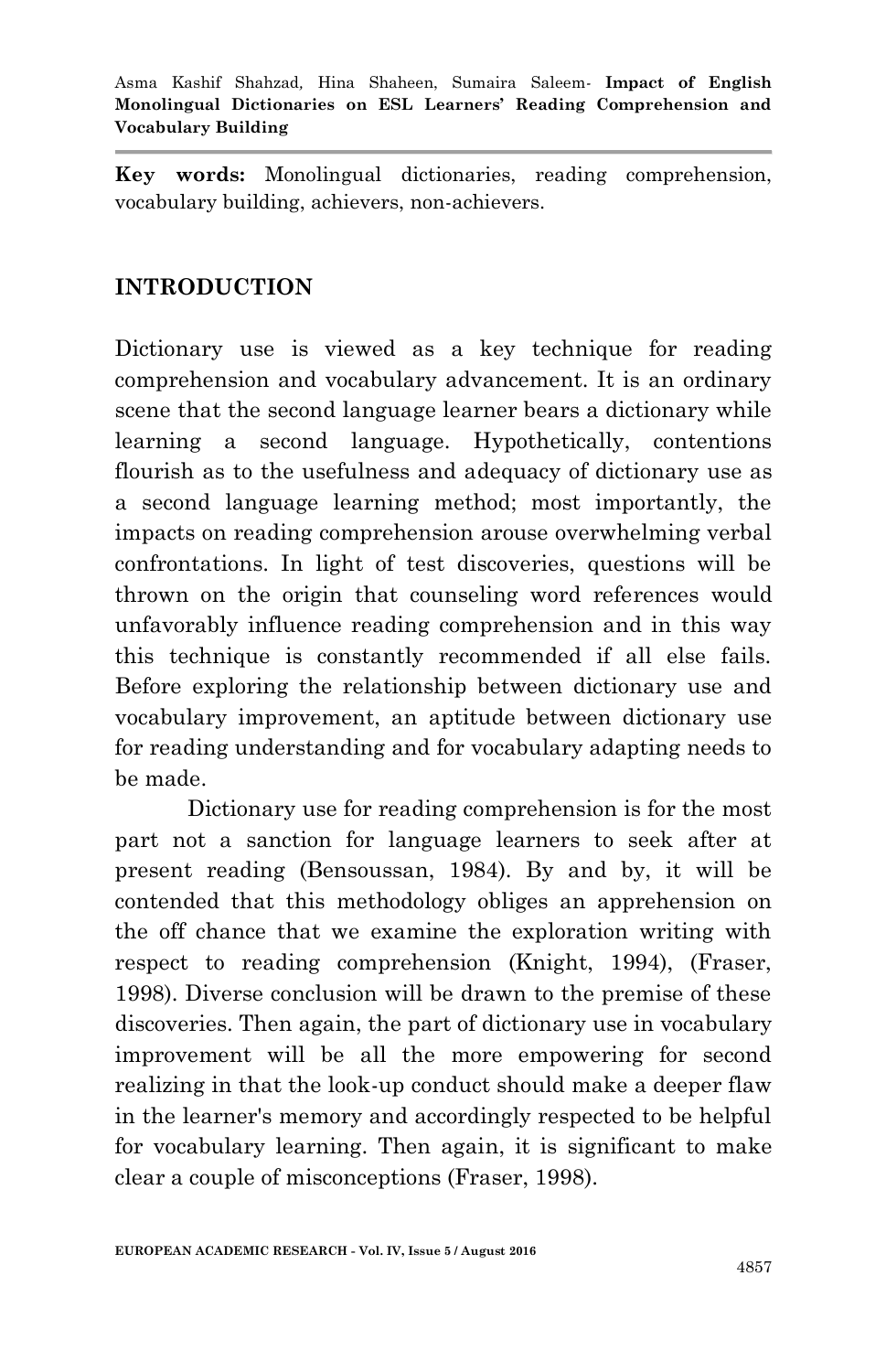In the meantime, sorts of word references to be received will be an ensuing concern on the off chance that we discover dictionary use worth suggesting for vocabulary learning. In spite of the fact that the status of monolingual word references is constantly viewed as better than that of bilingual ones, the inclination for bilingual lexicons among dialect learners is overpowering that the focal point of this kind of lexicons can't be disregarded (Baxter, 1980) (Laufer, 1997). Consequently, another sort of word references will be proposed and its adequacy is affirmed in latest experiments.

A standout amongst the best compensatory systems for expanding vocabulary and perusing understanding is to peruse broadly and generally, something poor learners don't endeavor either inside or outside the school setting (Paul, 1996).

Dictionary likewise encourages English perusing cognizance for learners (Stanovich 1992). Be that as it may, learners are less inclined to utilize a thesaurus for backing with poor language learners failing to choose such an instrument (Paris, 1981). Beech (2004) reported that more established learners were more probable than more youthful children to utilize a lexicon to locate the significance of a word in content. For the more youthful children trouble emerges because of the failure to comprehend the word's literary lexicon definition and relating this to the connection of the entry. Subsequently, utilizing definitions from word references to help perusing is prone to grow later when perusing cognizance makes strides.

Lexicons are basic devices for achieving vocabulary and taking in a second language as a rule. It gives learners access to an endless measure of data about words and their use. Utilizing lexicons can be seen as an express procedure for taking in a second language vocabulary or as correspondence methodology. As per Pousi (2010) "vocabulary acquisition is considered by many to be the single most important aspect of foreign language learning" (p. 21). Moreover, according to Knight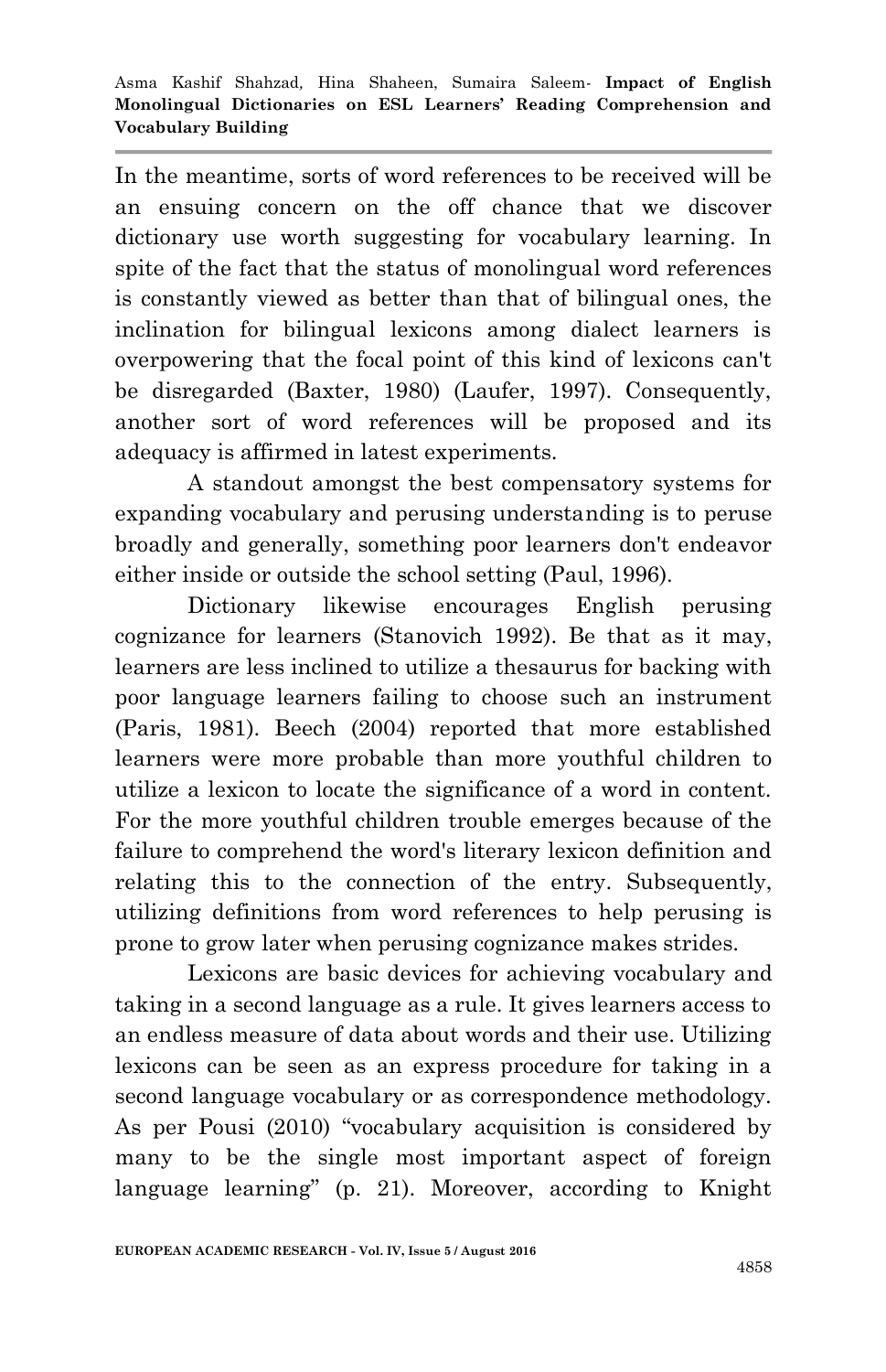(1994) "not only the majority of students studying foreign language cite vocabulary as their number one priority, but it is often considered a priority by teachers as well" (p. 1).

The expansion in the use of dictionary to bolster perusing and learning vocabulary might be a matter of youngsters finding the convenience of a lexicon after some time as their perusing enhances so that the definitions in a lexicon are really understandable. Despite the fact that there are various investigations of kids' advancement of perusing and spelling, there has been moderately little research on the current or the potential part of the word reference in promoting this improvement (Beech, 2004).

# **LITERATURE REVIEW**

#### **Use of Dictionary for Reading Comprehension**

Dictionary use for comprehension is regularly examined in studies of second Language reading, however it is constantly disheartened by language teachers. It is generally guaranteed that dictionary use obliges a generous measure of time both in counseling the dictionary and in picking a suitable lexical passage for polysemous things where different implications are given so it is for the most part accepted to interfere with reading comprehension (Carrel, 1988). Prior research studies appeared to support this notion. Case in point, the study by (Bensoussan, Faint & Weiss, 1984) attempted to explore the impacts of dictionary use on reading comprehension tests.

The lexicon is an imperative pedagogical apparatus that assumes a key part in different procedures of learning of language including perusing perception and vocabulary learning and obtaining. In any case, which sort of a lexicon understudies ought to utilize has turned into a questionable matter in the writing? Should utilization of lexicon be controlled by understudies' level and capability? Underhill (as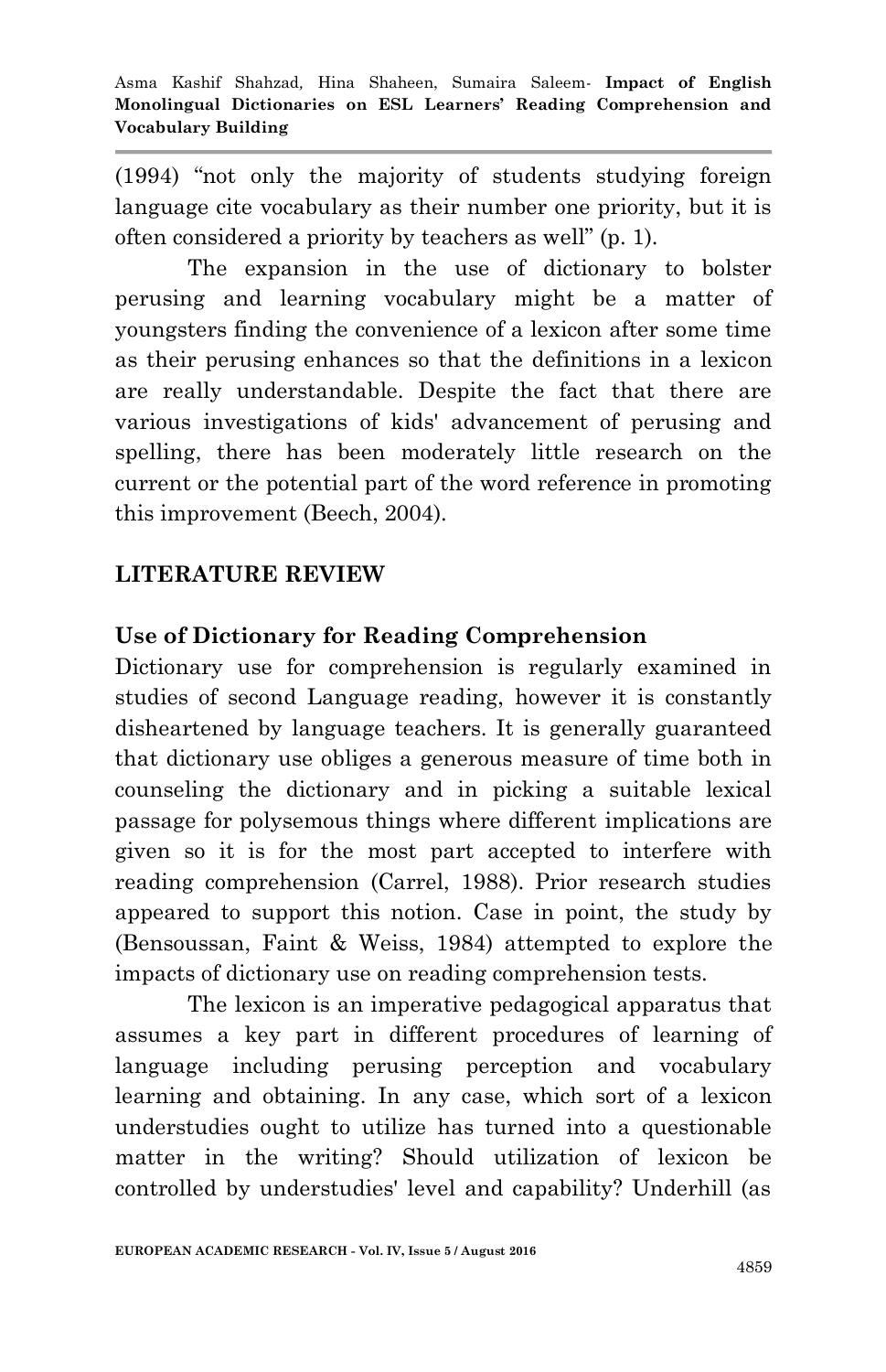refered to in Hayati, 2005) asserts that the function of a monolingual lexicon is not only to provide definitions of the word but it has also other functions. Moreover, Baxter (1980) as refered to in (Hayati, 2005) likewise guarantees that monolingual lexicons exhibit definitions as well as other essential perspectives. He trusts that more consolation ought to be given to the utilization of monolingual lexicon since it advances familiarity by providing definitions; interestingly bilingual lexicons have a tendency to empower word for word interpretation counterparts that may not be fitting in specific circumstances and might bring about disarray and vagueness.

Besides, (Bensoussan, Faint & Weiss, 1984) as referred to in (Hayati, 2005) bring up that a bilingual lexicon appears to give understudies surety of authentic answer, whereas a monolingual lexicon regularly constrains understudies to figure and foresee the significance, and lead to uncertainty and disarray. Moreover, monolingual lexicons are liable to give a long and befuddling portrayal that won't recommend the expected and fancied importance. Nonetheless, as per Bejoint (1981); cited in (Schofield, 1982) "those learners who use monolingual dictionaries would help them to get into habit of thinking in the target language" (Schofield, 1982).

Recently, the general conviction that use of dictionary would hinder reading comprehension was indicated to just reflect halfway truth. Research into dictionary use amid reading landed at an alternate conclusion that, despite the fact that this method does influence reading rate, it doesn't naturally infer that it likewise obstructs reading comprehension (Fraser, 1998) (Knight, 1994).

Contrasting the test plans of Bensoussan et al. (1984) and Knight (1994), we could find that the conflicting results found in Bensoussan et al's. are because of the higher capability of the subjects. The rate of genuine utilizing a dictionary while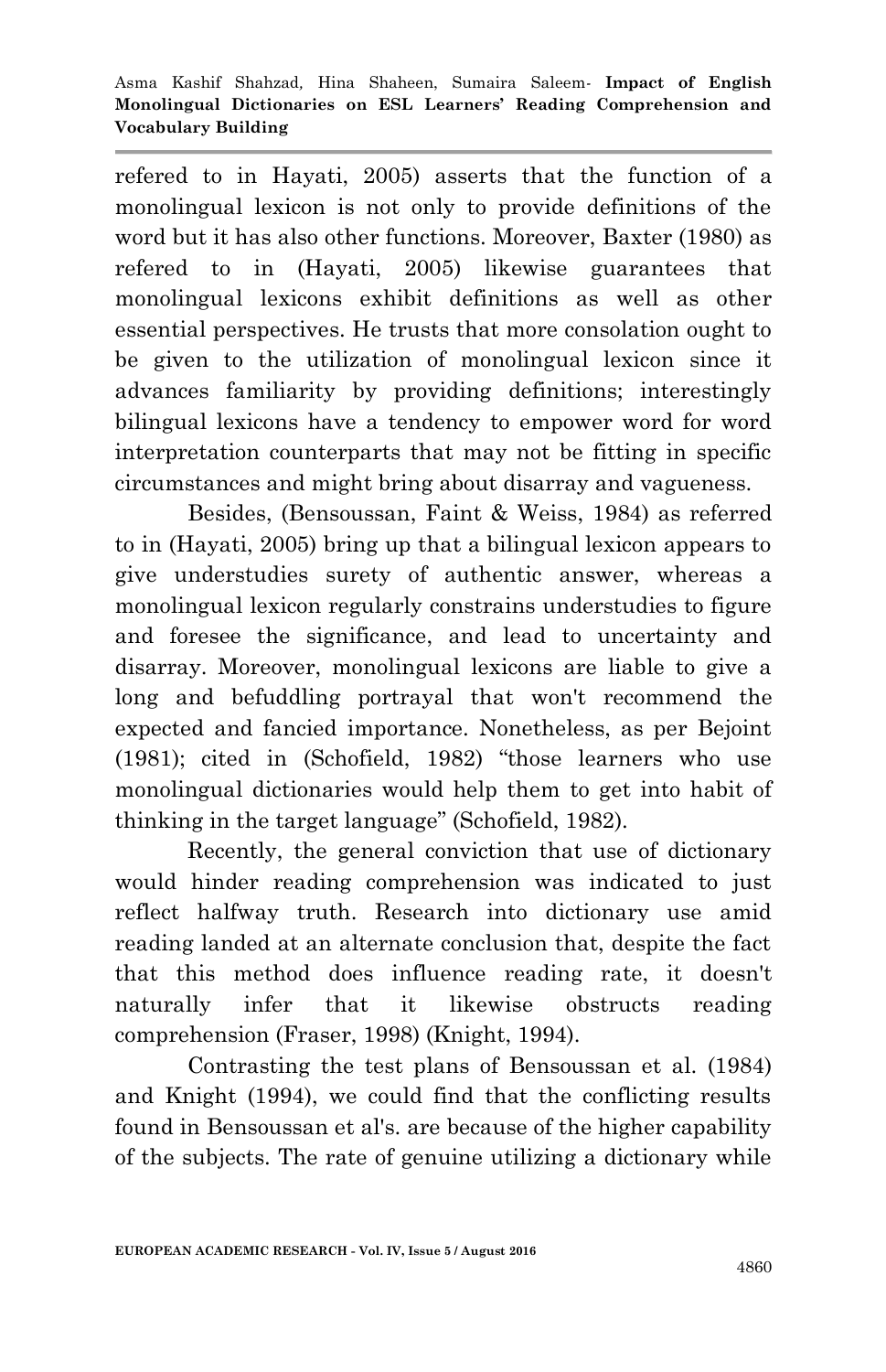reading is very low and can't be a direct connection to execution in reading, a reason recommended by (Fraser, 1998).

As of right now, we might want to take the stand that dictionary use is useful for reading comprehension. To help the learner using a dictionary adequately, a closer examination of the look-up procedure may give us useful rules. Verbally processed information were gathered while Chinese learners of German read two German articles (Wingate, 2004). They were permitted to turn upward obscure words and gave monolingual or bilingual dictionaries, or new definitions written in the style of Collin COBUILD English Dictionary.

It was discovered that the learner constantly neglected to discover a suitable meaning in an entry for the reading writings and the disappointment was found to result from either the act of looking for seeming synonym word (Wingate, 2004). This discovery echoes the proposals given by Schofield that aside from the intial stage of gazing up target words following the alphabetical order of the dictionary, an effort should be made to differentiate among the polysemous senses of most words and choose an appropriate one to match the context (Schofield, 1982).

This step is most persuasive because the accomplishment in selecting a fitting sense concerns the viability of dictionary use, and shockingly, learners of whatever capability levels lack the strategy. Finally, it is concluded that the language learner needs to be taught about the technique of how to distinguish a proper sense inside an entry.

# **Dictionary Use for Vocabulary Learning**

Dictionary use for vocabulary learning is viewed as more basic for vocabulary advancement than for reading comprehension. Disagreements, however, exist and contentions basically become out of the attestation that vocabulary ought to be learnt from content, where the particular properties of lexical things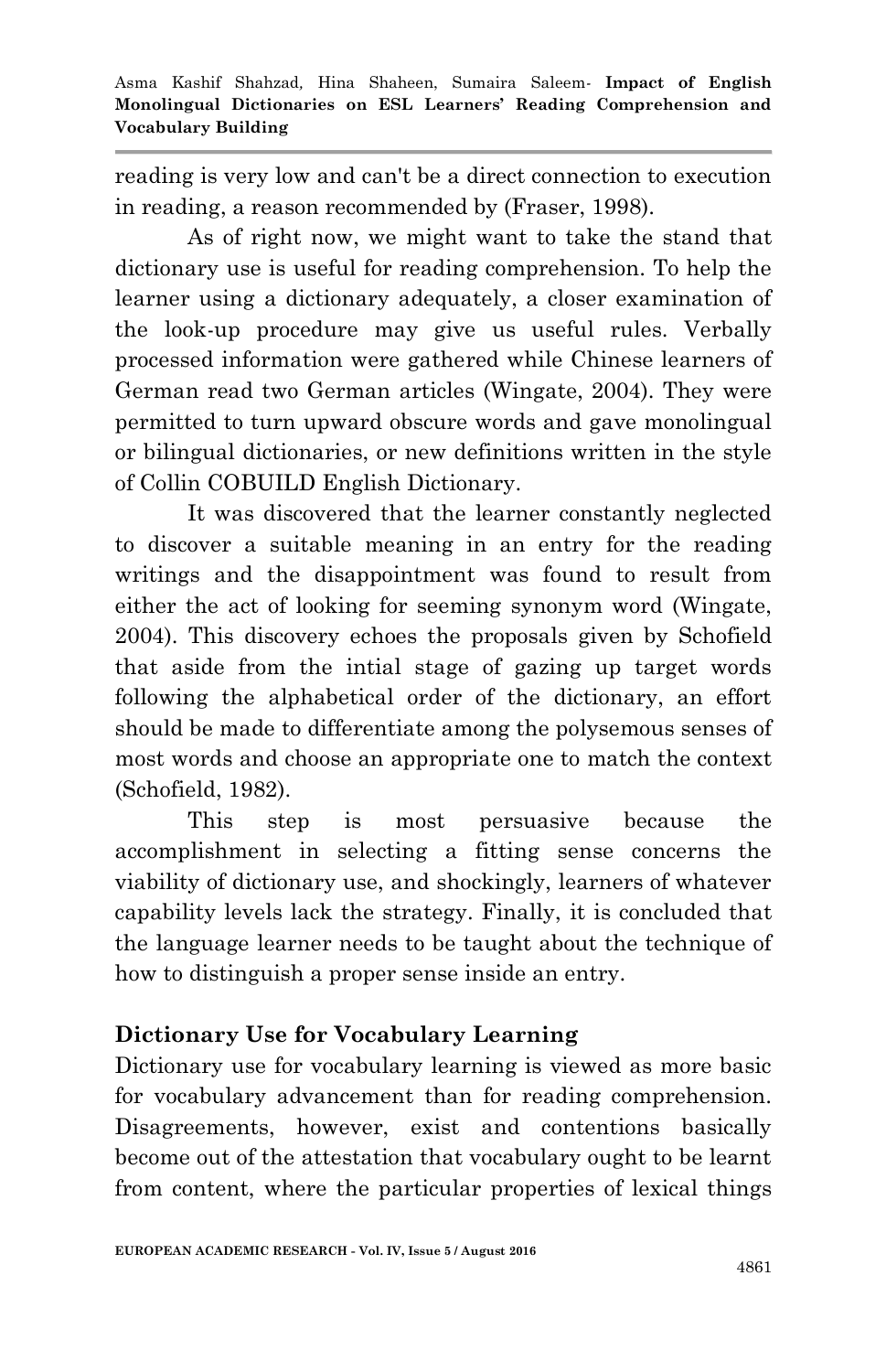and the fine qualifications between comparative words can be uncovered.

As a matter of first importance, one value of dictionary use in second language learning is that this method can prepare the learner to take in the target language freely and diminish his/her dependence on the teacher (Horsfall, 1997). While the learner's self-governance is extraordinarily lauded and energized, this technique help accomplish this objective in language learning procedure. Besides, given that dictionary is by and large viewed as a kind of reference materials, the act of dictionary use is viewed as ready to encourage the aptitude of exchanging learning from the dictionary to the learner's memory and store it in long haul memory for subsequent use (Horsfall, 1997). In training, this aptitude is critical in every field of knowledge acquisition (Horsfall, 1997).

Furthermore, in the meetings with second language learners, Gonzales found that dictionary use is a regular method sought after by the learner when experiencing obscure words in a content and accordingly can't be dismissed since it fulfills the learner's vocabulary needs in-depth knowledge (Gonzalez, 1999)

More interesting data is revealed in the studies of (Hulstijn, 1996). Dutch learners of Spanish were subjected to three distinctive learning conditions: procurement of minimal glosses, access to lexicons and a control group with no support while reading. After they were obliged to peruse a short story, they were tried on their maintenance of target words.

Despite the fact that it was discovered that the execution of learners with access to peripheral sparkles was fundamentally superior to that of the other two groups, the scores for word maintenance for those words which were gazed upward by learners with access to lexicons were really higher than those of learners in the minimal gloss group. It implies that, when word was searched, it was more inclined to stay in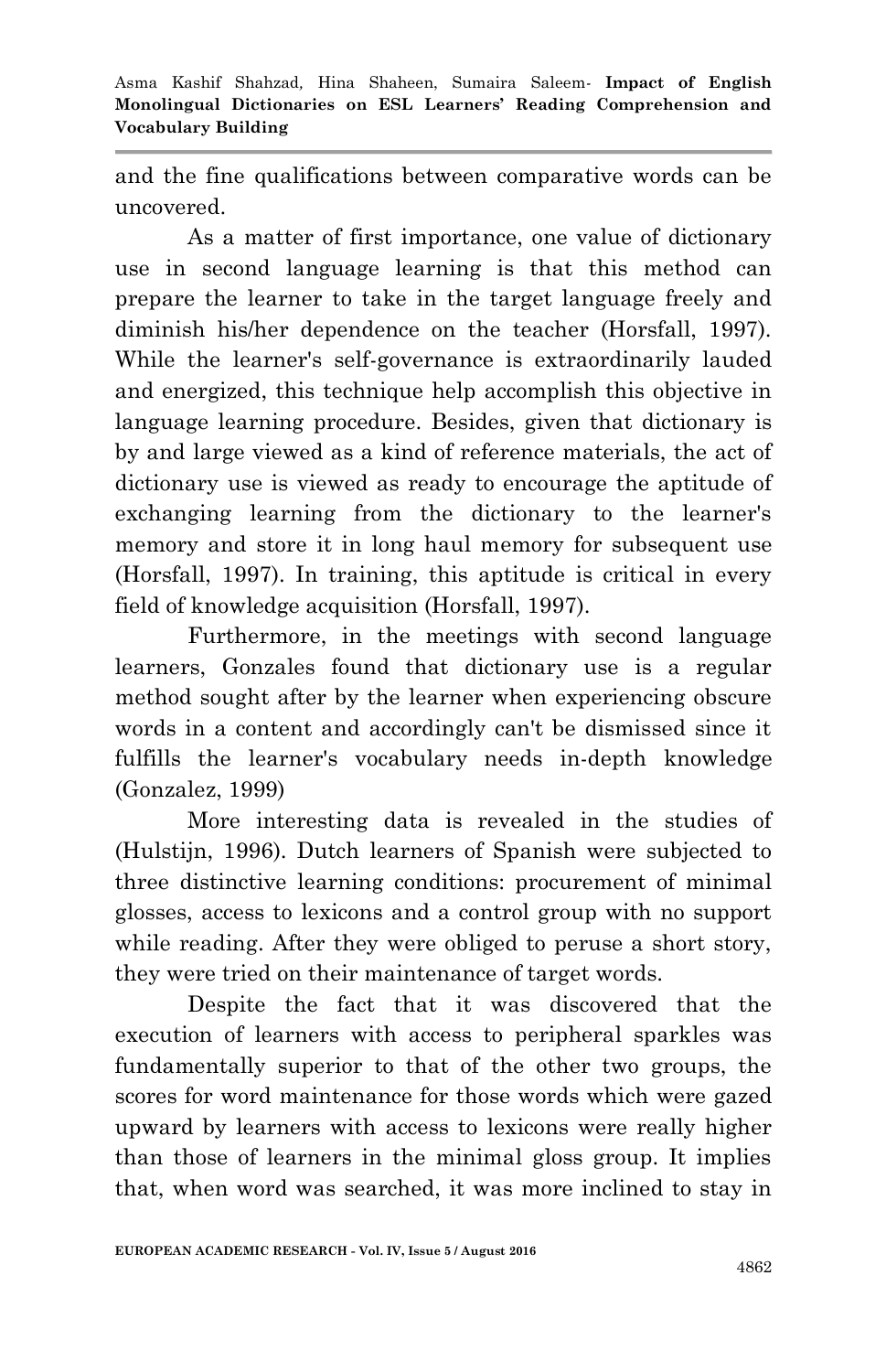the learner's memory. That's why, this research demonstrated that dictionary use can improve vocabulary building however not perception in that it captivates the learner in a formmeaning relationship, which is viewed as the introductory venture of vocabulary improvement (Hulstijn, 1996).

In teaching second language, the ideal time to enhance dictionary use may be one of pedagogical concerns. The degree of the learner's requirements or inspiration to use a dictionary may give imperative data about how and when to promote such a methodology. This is the thing that Hulstijn indicated in an alternate study (Hulstijn, 1996)

In a substantial scale study, Fraser examined three vocabulary learning methods, including: overlooking, counseling (lexicons or specialists), and deriving (Fraser, 1998). In reading a content, one could decide to disregard an obscure words, find it in the dictionary, or make a surmising about its importance. In this investigation, these three methods were initially acquainted with the learner to secure what they were, the way they worked and why they were vital in managing obscure words. This was trailed by a period of practice in utilizing these methodologies.

As generally recognized, learning words from content is viewed as a crucial method for vocabulary development in second language learning, and "coincidental learning" is highly suggested (Hulstijn, 1996). Research likewise proposes that coincidental learning can deliver more prominent consequences for vocabulary learning when joined with the use of word references because a dictionary gives a valuable chance to check the word meaning from the context. Actually, check is considered as an essential venture in vocabulary improvement (Hulstijn, 1993).

To conclude as to the part of dictionary use in vocabulary advancement, Fraser recommended that counseling a dictionary during the process of reading is found to enhace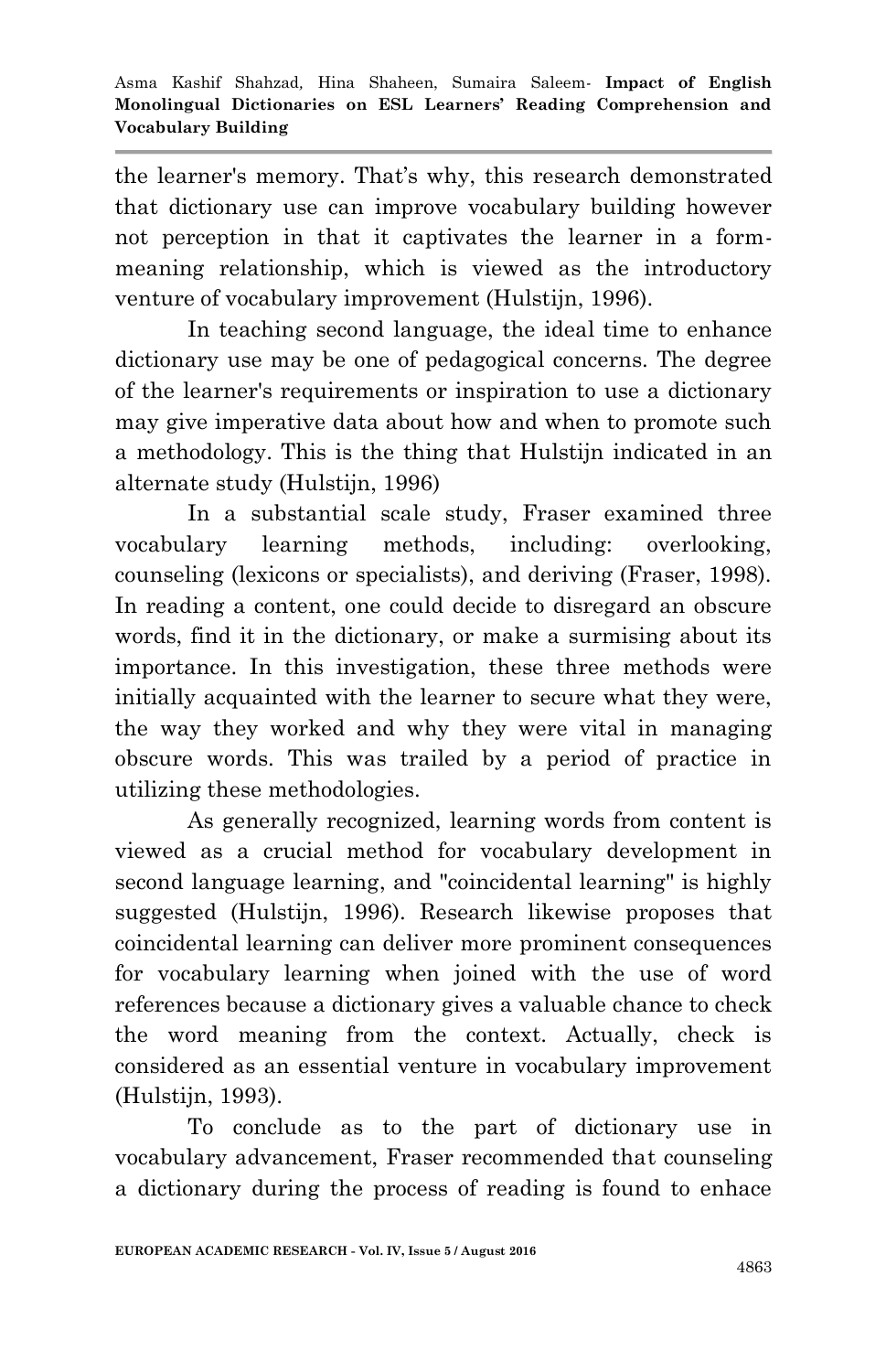reading comprehension as well as adds to vocabulary improvement (Fraser, 1998). Three functions of this procedure are thought to be significant for long haul memory. Firstly, the learner's concentration would be focused on the form-meaning association while searching a word in a dictionary. Secondly, while looking for the meaning of a word, the learner practices the word and structures a provisional representation in living up to working memory. Practice offers an open door for data to stay in the memory for a long time. Finally, in the wake of spotting the statement in a dictionary, the learner needs to pick the best possible grammatical feature to fit into the content. These three capacities lead to a superior chance for an obscure word to be held in long term memory.

# **RESEARCH METHODOLOGY**

## **Sampling Technique**

Random sampling was adopted as a sampling technique for the present study. The study is an attempt to highlight the impact of English monolingual dictionary on reading comprehension and vocabulary development. For this purpose a questionnaire and a reading test were used.

### **Research Sample**

The study concerns advanced learners of English as a foreign language in Pakistan, so the subjects were recruited from a Govt. College Vehari. The subjects who took part in the study were third-year students in Govt. College. The average age of the subjects was 18 years old. 100 students participated in the study*.* All were females.

### **Data Collection Instruments**

As in the study of Knight (1994) and Fraser (1998), this study has also the same data collection instruments*.*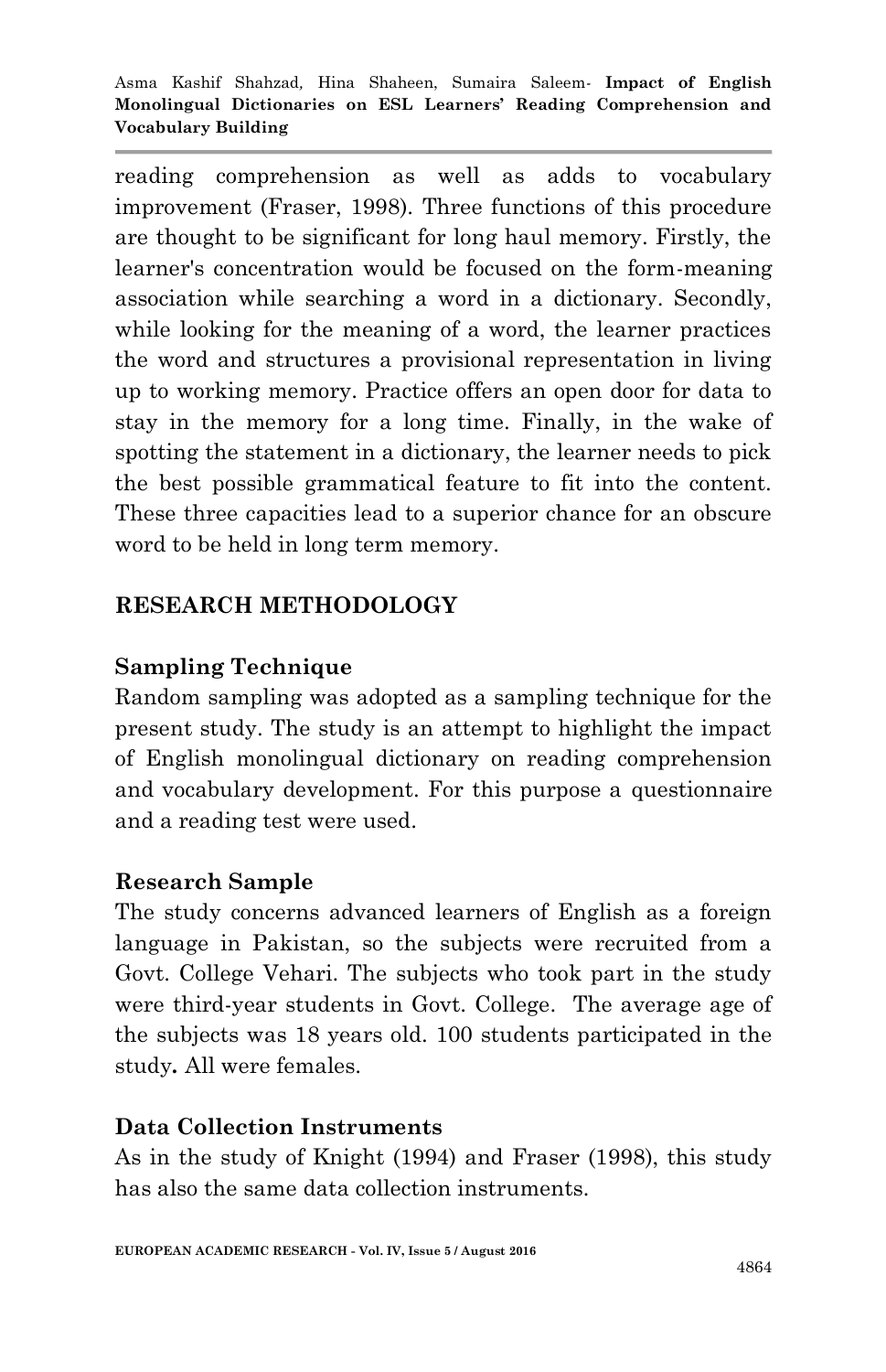#### **Reading comprehension test**

A test was conducted to check the influence of dictionary on reading comprehension. Fifty students were supposed to guess the meanings of the underlined words in comprehension passages with the help of dictionary and fifty were supposed to guess the meaning of the words without using dictionary. Before conducting the test, I gave briefing to the students about the purpose of this research and specified the time constraint.

### **Questionnaire**

After the reading comprehension test, a questionnaire was used to collect the response of participants' attitudes towards the importance of English monolingual dictionaries and its role in reading comprehension and vocabulary building.

### **Data Analysis**

The collected data were analyzed by using the statistical technique of deriving arithmetic mean against each statement. First, the subjects' attitudes toward learning L2 vocabulary by using English Monolingual Dictionary and example sentences are presented according to the calculation of numbers and percentages of their answers collected in the questionnaire.

Finally the results of each treatment group on the comprehension test are analyzed by one-way analyses of covariance (ANCOVAs) and post hoc multiple comparisons. Then, the effects of each treatment on high proficiency and low proficiency subjects are analyzed by one-way ANCOVAs and post hoc multiple comparisons as well.

## **RESULT ANALYSIS OF ATTITUDES OF ADVANCED ENGLISH LEARNERS AS ENGLISH MONOLINGUAL DICTIONARY USERS**

The survey was conducted to measure the frequencies of the strategies of the advanced learners of English while using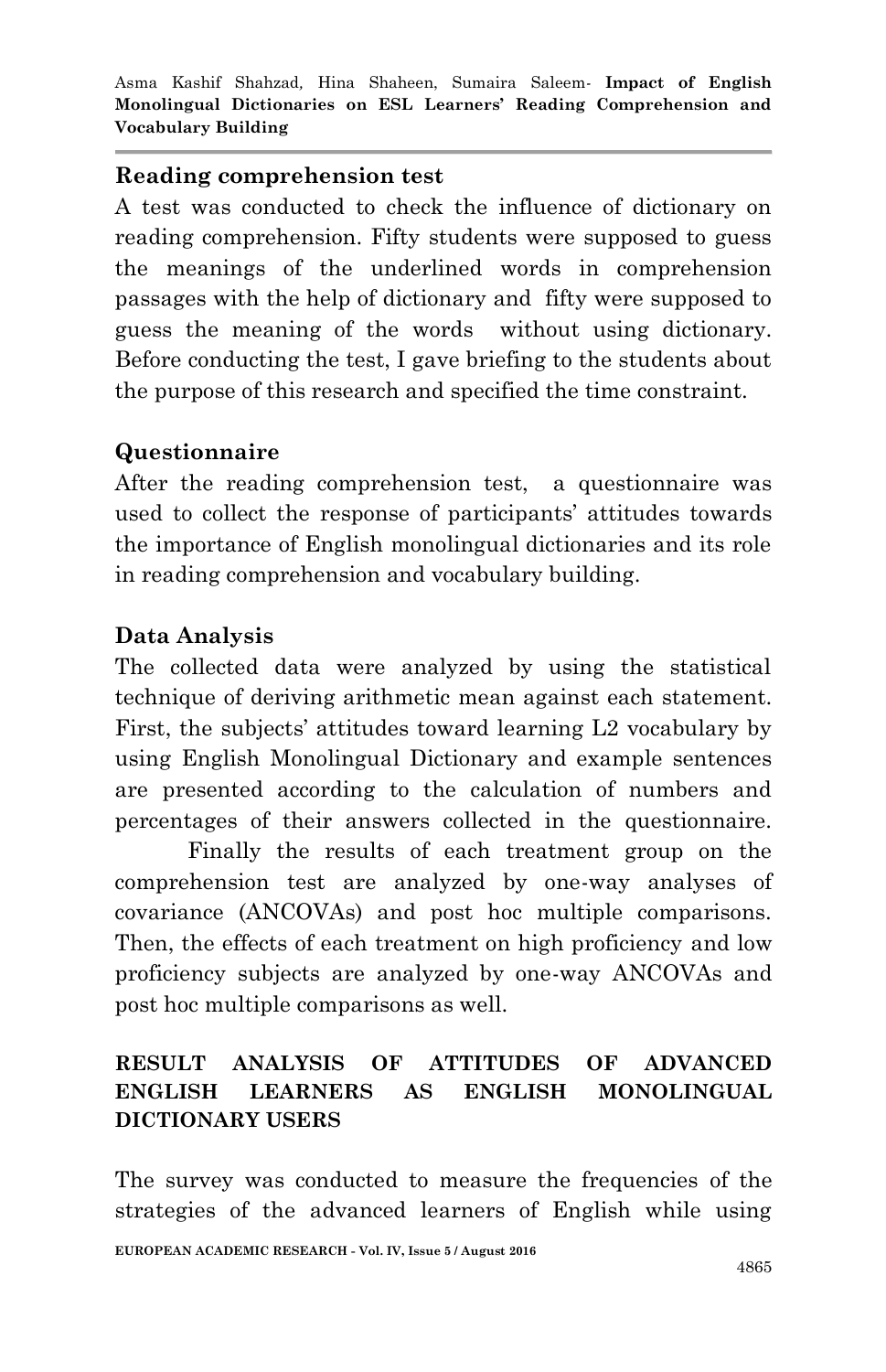monolingual English dictionaries and their attitude towards the use of monolingual English dictionary. In view of the feasibility of availability and proportion of the respondents, 100 learners from the Government College were selected.

| Sr.            | <b>Statements</b>                               | <b>SA</b> | A  | $\mathbf{U}$ | D        | SD             | Mean  |
|----------------|-------------------------------------------------|-----------|----|--------------|----------|----------------|-------|
| No.            |                                                 |           |    |              |          |                | score |
| $\mathbf{1}$   | Dictionaries<br>helpful<br>English<br>in<br>are | 70        | 10 | 10           | 6        | $\overline{4}$ | 4.34  |
|                | understanding meanings.                         |           |    |              |          |                |       |
| $\overline{2}$ | Dictionary plays an important role in           | 75        | 15 | 5            | 5        | $\mathbf{0}$   | 4.6   |
|                | vocabulary learning.                            |           |    |              |          |                |       |
| $\mathbf{a}$   | Dictionary is a tool to find out meanings of    | 60        | 20 | 11           | 9        | $\bf{0}$       | 4.31  |
|                | difficult words.                                |           |    |              |          |                |       |
| $\overline{4}$ | Teachers should appreciate dictionary use       | 64        | 21 | 10           | 5        | $\bf{0}$       | 4.44  |
|                | in language learning classes.                   |           |    |              |          |                |       |
| 5              | Monolingual English dictionaries are more       | 50        | 34 | 11           | 5        | $\mathbf{0}$   | 3.99  |
|                | effective way of vocabulary development         |           |    |              |          |                |       |
|                | than bilingual dictionaries.                    |           |    |              |          |                |       |
| 6              | Dictionary is an essential resource for         | 72        | 15 | 8            | 5        | $\bf{0}$       | 4.54  |
|                | language learners.                              |           |    |              |          |                |       |
| $\overline{7}$ | Reading comprehension is improved by the        | 60        | 20 | 11           | 9        | $\bf{0}$       | 4.31  |
|                | use of English Dictionaries.                    |           |    |              |          |                |       |
| 8              | English Monolingual Dictionaries<br>are         | 50        | 34 | 11           | 5        | $\mathbf{0}$   | 3.99  |
|                | more effective in reading comprehension.        |           |    |              |          |                |       |
| 9              | Monolingual dictionary explains the words       | 55        | 34 | 11           | $\bf{0}$ | $\bf{0}$       | 4.44  |
|                | better through definitions.                     |           |    |              |          |                |       |
| 10             | To put the dictionary use strategies into       | 57        | 23 | 9            | 5        | 6              | 4.5   |
|                | practice, the teacher should provide easy       |           |    |              |          |                |       |
|                | access to good dictionary to the students.      |           |    |              |          |                |       |

**Table 1: Comprehensive Tabular Representation of Overall Results**

**Table 2: Comprehensive Graphical Representation of Overall Respondents**

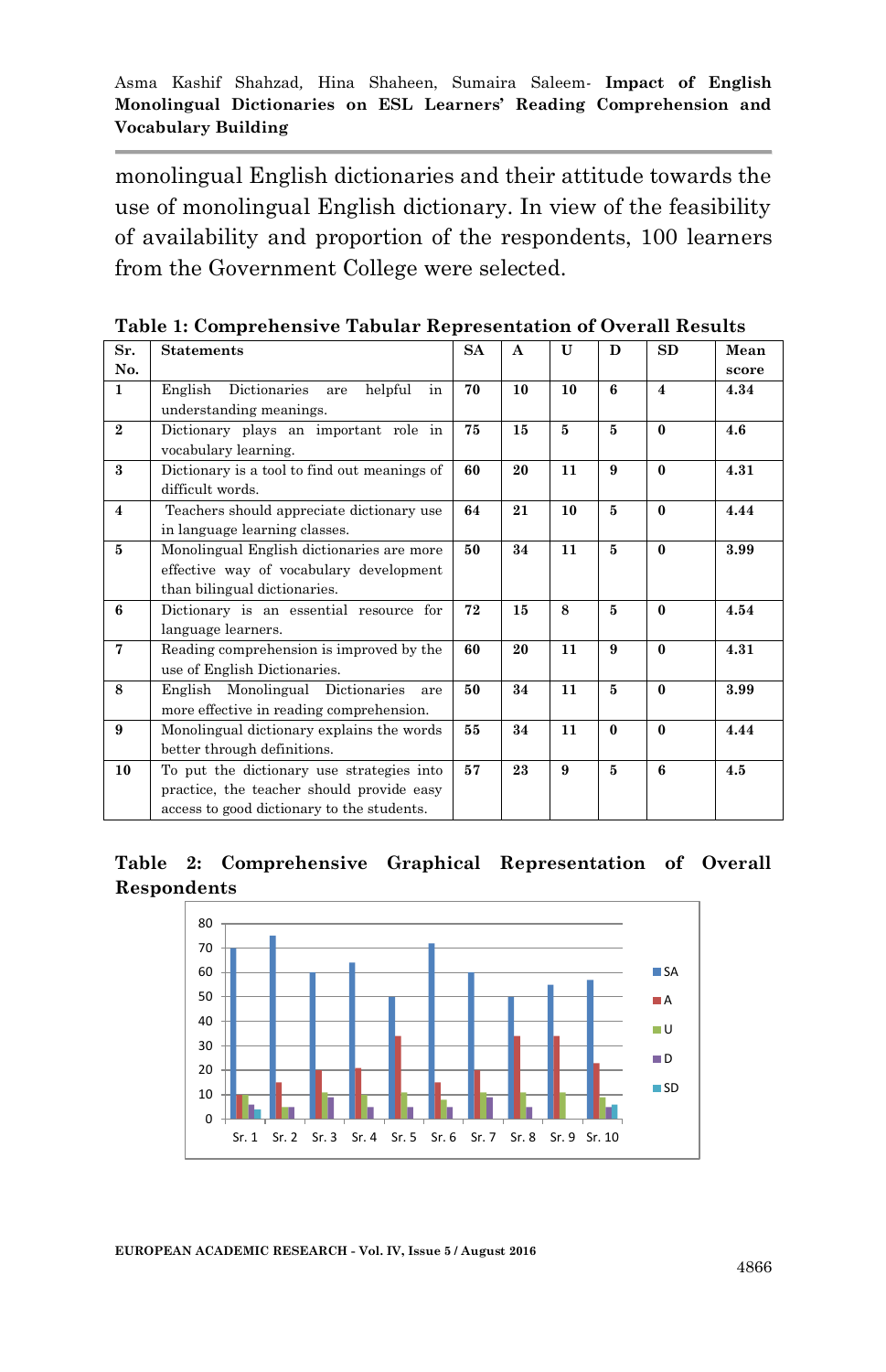**Table 3: Comprehensive Graphical Representation of Overall Meanscore**



### **DISCUSSIONS ON FINDINGS**

The results drawn from the responses obtained from the learners quite clearly indicated that they are much aware of the notion of dictionary and its use and also its impact on reading comprehension. Learners showed a tendency of using dictionaries for looking up meaning, pronunciation, grammatical information and the usage of the words. A high frequency was calculated when the learners were asked about the helpfulness of dictionaries in understanding meanings.

In the second section of the questionnaire respondents indicated mean score higher than 3.00 in the responses of the statement pertaining to the significance of the use of dictionaries while learning a language. The responses of the learners were very much in favor of using English dictionary and they highly favored that dictionary is a tool to find out meaning of a difficult words. The learners were strongly approved the notion that teachers should appreciate the use of dictionary in classrooms. Majority of the learners indicated agreement to the statement that dictionaries should be recommended by the teachers. So teachers should not recommend the dictionaries on their intuitive knowledge rather it must be based on the knowledge of the empirical studies done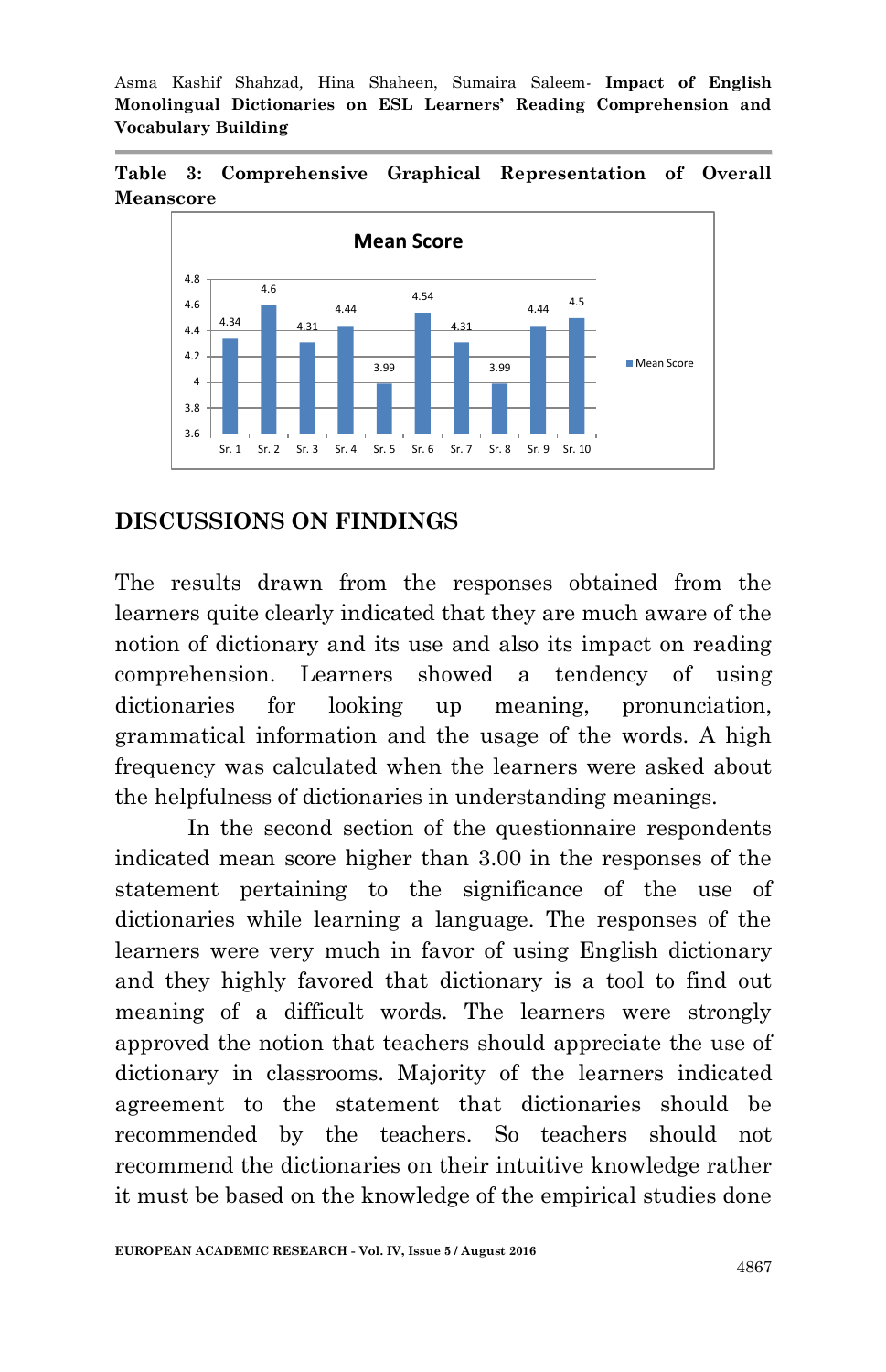in the field of pedagogical lexicography. Majority of the sample reported that English Monolingual Dictionaries are the effective way of vocabulary development than bilingual dictionaries. The respondents also expressed a stronger opinion about the effectiveness of using monolingual dictionaries for learning a language. Majority of the learners indicated a strong agreement to the statement that reading comprehension can be improved by consulting a dictionary. A high frequency was calculated when the learners were asked that the teacher should provide an easy access to a good dictionary to the students.

## **RESULT ANALYSIS OF THE READING COMPREHENSION TEST**

| of<br>Number | 100%        | 75%         | 50%         | 25%         |
|--------------|-------------|-------------|-------------|-------------|
| Participants | Achievement | Achievement | Achievement | Achievement |
| -50          |             | 28          |             |             |

**Table 4 Subject who solved the test with the help of dictionary**

The percentage shown in the table indicates that consulting a monolingual English dictionary have an influence on the comprehension of the learners.

| Table 5 Subjects who solved the test without Dictionary |             |             |             |             |  |  |  |  |  |
|---------------------------------------------------------|-------------|-------------|-------------|-------------|--|--|--|--|--|
| of<br>Number                                            | 100%        | 75%         | 50%         | 25%         |  |  |  |  |  |
| Participants                                            | Achievement | Achievement | Achievement | Achievement |  |  |  |  |  |
| -50                                                     |             |             | 10          | 38          |  |  |  |  |  |

**Table 5 Subjects who solved the test without Dictionary**

In the above table, the percentage of the learners who solve the comprehension test without using dictionary is shown.

 According to Table 1, four learners succeeded to guess the exact meaning of the words in the test. We can say that they showed 100% achievement in guessing the meaning of the words which could be interpreted that the students use dictionary moderately. The learner who got 75% achievement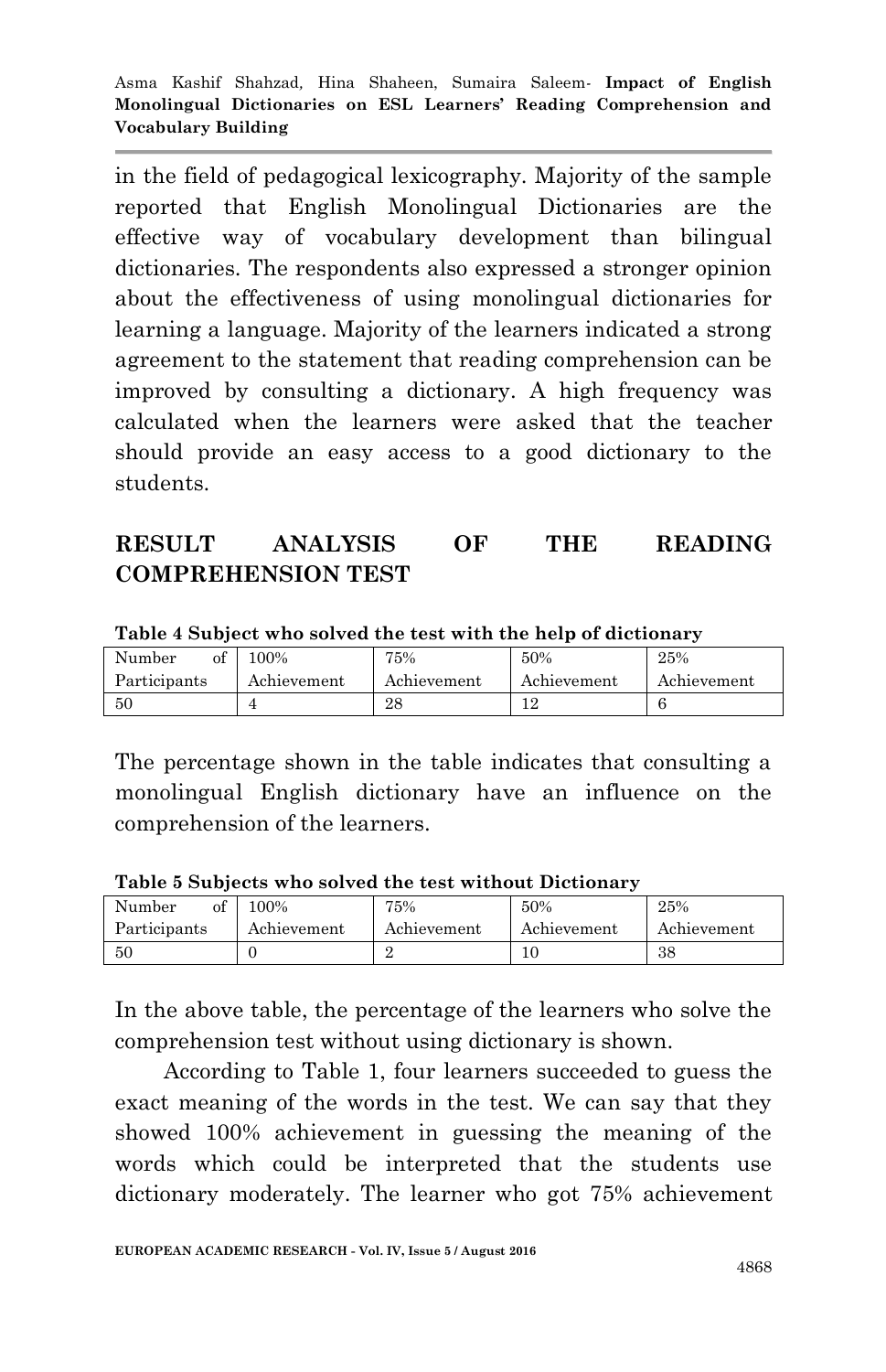by using dictionary was 28 and 50% achievement was shown by the 10 students. 25% achievement was shown by the six students. The percentage of the students who solved the test with the help of dictionary showed that using a dictionary has an influence on the comprehension power of the students.

Table 2 shows the percentage of the learners who solved the test without dictionary. Their percentage shows that most of the learners were unsuccessful in guessing the meaning of the underlined words without using dictionary. No one got 100% achievement without dictionary. Only 2 students showed the tendency to solve the test 75% correct. So it is proved that without consulting dictionary one cannot be good in reading comprehension and vocabulary development.

# **CONCLUSION**

A dictionary is a very essential and effective tool in vocabulary learning. In this research I have focused on the strategies and attitudes towards using dictionaries as it is the best way to explain their basic concepts about dictionaries and their use. The learners' use of dictionaries and their strategies of looking up words are very helpful in reading comprehension and vocabulary development. Vocabulary knowledge may be the most important single factor in reading comprehension. According to Alderson (2000: 99), "In studies of readability, most indices of vocabulary difficulty account for about 80% of the predicted variance". However, vocabulary knowledge while important is the factor affecting comprehension. So, teachers should have the knowledge about the effectiveness and suitability of a particular dictionary at different levels and for different activities. Learners enjoy using dictionaries and they would be more motivated if they can get an adequate guidance on the part of the teacher. This is however only one area that can make it possible to go for further researches.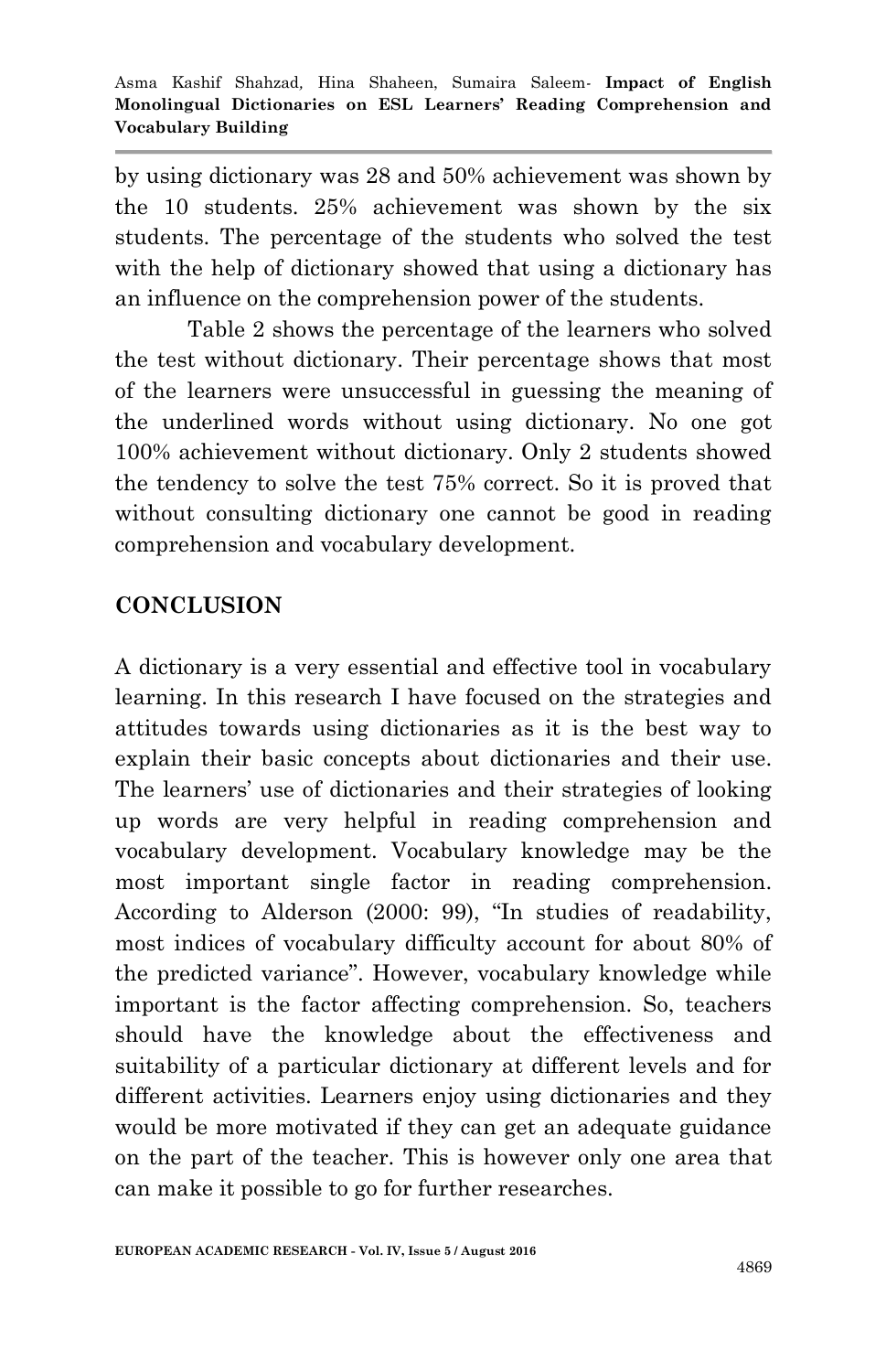#### **REFERENCES**

- 1. Baxter, Stephen. The dictionary and vocabulary behavior: a single word or a handful? *TESOL Quarterly 14(1980:* 325- 336.
- 2. Beech, John. Using a dictionary: its influence on children's reading, spelling, and phonology. *Reading Psychology 25* (2004):19–36.
- 3. Bensoussan, F. The effect of dictionary usage on EFL test performance compared with student and teacher attitudes and expectations. *Reading in a Foreign Language 2* (1984): 262-276.
- 4. Carrel, P. D. *Interactive Approaches to Second Language Reading.* Cambridge (1988): CUP.
- 5. Francis, T. *Reading Psychology.* America: Tylor & Francis group (2004).
- 6. Fraser, C. A. The role of consulting a dictionary in reading and vocabulary learning. *Canadian Journal of Applied Linguistics 2* (1998): 73-89.
- 7. Gonzalez, O. Building vocabulary: Dictionary consultation and the ESL student. *Journal of Adolescent & Adult Literacy 43* (1999): 264-270.
- 8. Hayati, A. M. A comparative study of using bilingual and monolingual dictionaries in reading comprehension of intermediate EFL students. *The Reading Matrix Journal 5* (2005) 61-66.
- 9. Horsfall, P. Dictionary skills in MFL. *Dictionary skills in MFL 15* (1997):11-16.
- 10. Hulstijn, J. H. Incidental vocabulary learning by advanced foreign language students: The influence of marginal glosses, dictionary use, and reoccurrence of unknown words. *The Modern Language Journal, 80* (1996): 327-339.
- 11. Knight. Dictionary use while reading: The effects on comprehension and vocabulary acquisition for students of